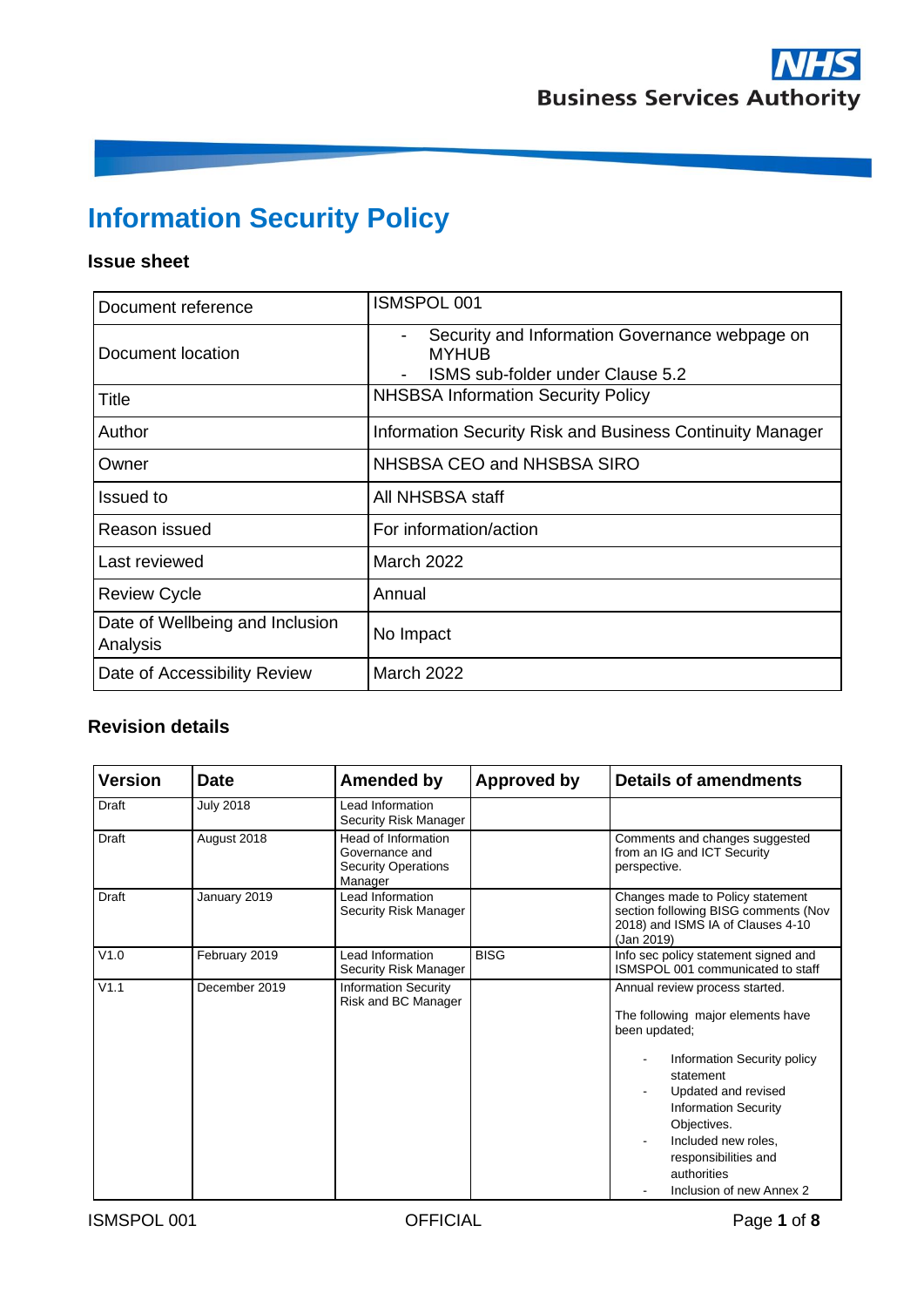

| V1.2 | January 2020  | <b>Information Security</b>                        | Sent to wider security | Incorporated suggested changes and                                      |
|------|---------------|----------------------------------------------------|------------------------|-------------------------------------------------------------------------|
|      |               | Risk and BC Manager                                | team for review and    | comments.                                                               |
|      |               |                                                    | comment                |                                                                         |
| V1.3 | February 2020 | <b>Information Security</b>                        |                        | To be discussed at ISMS Management<br>Review Group on 10/02/20 and BISG |
|      |               | Risk and BC Manager                                |                        | on 20/02/20.                                                            |
| V1.4 | February 2020 | <b>Information Security</b>                        |                        | Changes made following ISMS Mgt                                         |
|      |               | Risk and BC Manager                                |                        | Review Group comments.                                                  |
|      |               |                                                    |                        | BISG approval on 20/02/20                                               |
| V2.0 | February 2020 | <b>Information Security</b>                        | <b>BISG</b>            | Approved at BISG 20/02/2020 -                                           |
|      |               | Risk and BC Manager                                |                        | communicated to all staff.                                              |
| V2.1 | October 2020  | <b>Information Security</b>                        |                        | Doc updated earlier than annual review                                  |
|      |               | Risk and BC Manager                                |                        | period to reflect a number of key<br>impacts/changes;                   |
|      |               |                                                    |                        |                                                                         |
|      |               |                                                    |                        | Separation of Info Sec                                                  |
|      |               |                                                    |                        | objectives into a standalone                                            |
|      |               |                                                    |                        | document                                                                |
|      |               |                                                    |                        | CIA definitions now aligned<br>$\bullet$<br>with ISO 27000              |
|      |               |                                                    |                        | Removal of Annex 2 and                                                  |
|      |               |                                                    |                        | replaced with a diagram (Still                                          |
|      |               |                                                    |                        | WIP).                                                                   |
|      |               |                                                    |                        |                                                                         |
|      |               |                                                    |                        | Sent to internal security functions for<br>peer-review                  |
| V2.2 | January 2021  | <b>Information Security</b>                        |                        | Sent to BISG for review and approval                                    |
|      |               | Risk and BC Manager                                |                        |                                                                         |
| V3.0 | January 2021  | <b>Information Security</b>                        | <b>BISG</b>            | Approved at BISG                                                        |
|      |               | Risk and BC Manager                                |                        |                                                                         |
| V3.1 | June 2021     | <b>Information Security</b>                        |                        | Minor changes made to policy content                                    |
|      |               | Risk and BC Manager                                |                        | to reflect NHSBSA's ISO 27001                                           |
|      |               |                                                    |                        | certification to replace 'alignment'<br>wording contained in the policy |
|      |               |                                                    |                        | document.                                                               |
| V3.2 | March 2022    | <b>Information Security</b>                        |                        | . Update and review commenced to                                        |
|      |               | Risk and BC Manager                                |                        | reflect new changes to ISMS policy                                      |
|      |               |                                                    |                        | documentation structure.                                                |
|      |               |                                                    |                        | . Changes to IAO role                                                   |
|      |               |                                                    |                        | . Removed compliance section and                                        |
|      |               |                                                    |                        | increased focus on Section 1.                                           |
| V3.3 | March 2022    | <b>Information Security</b>                        |                        | Sent to BISG for review and approval                                    |
| V4.0 | March 2022    | Risk and BC Manager<br><b>Information Security</b> | <b>BISG</b>            | Approved at BISG                                                        |
|      |               | Risk and BC Manager                                |                        |                                                                         |
|      |               |                                                    |                        |                                                                         |

**THE REPORT OF PERSON NAMED IN**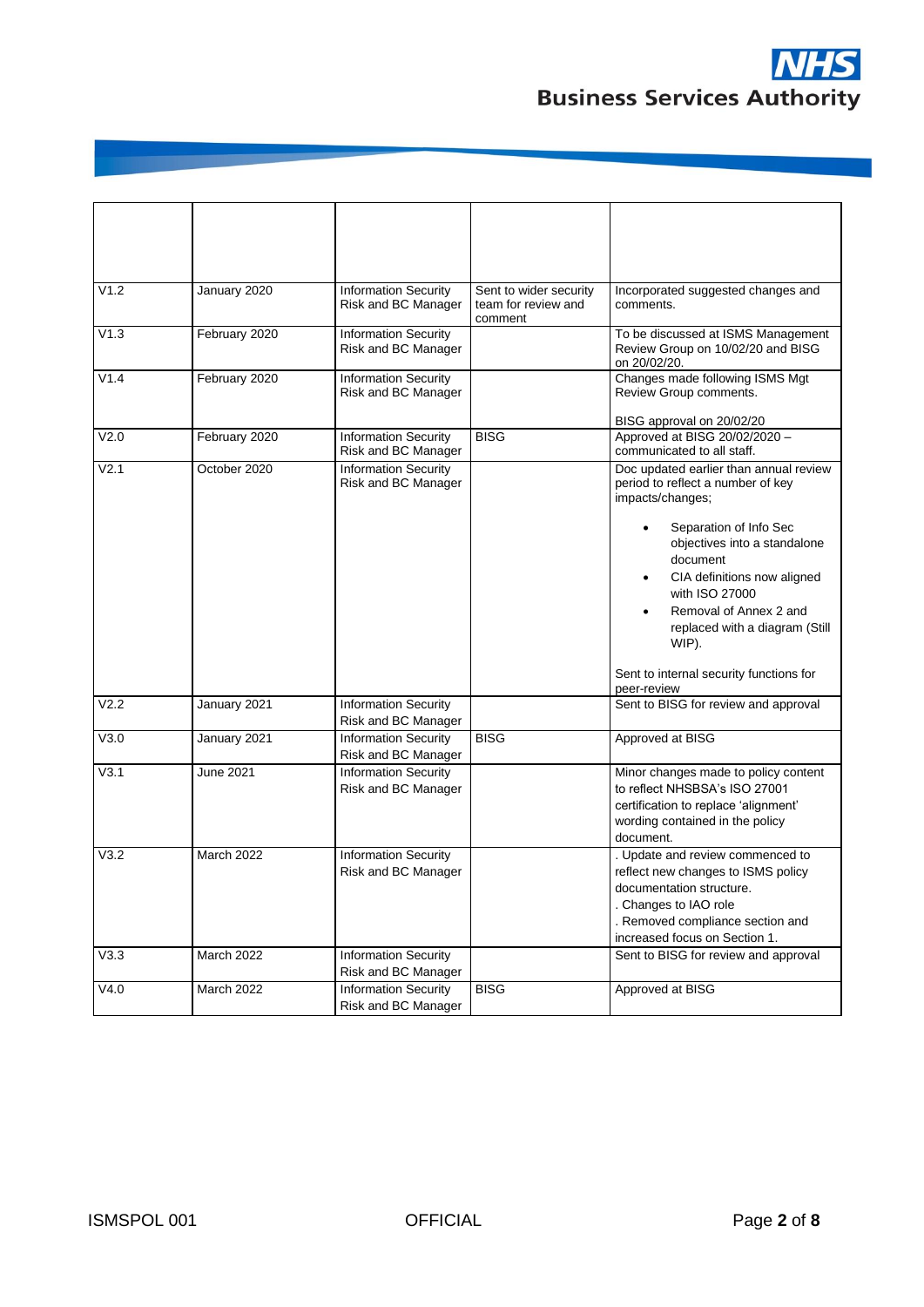#### **Information security policy statement**

The NHSBSA is an Arm's Length Body (ALB) of the Department of Health and Social Care (DHSC). We are responsible for providing platforms and delivering services which support the priorities of the NHS, Government and local health economies and in so doing we manage around £35 billion of NHS spend annually.

The volumes and sensitivity of data we hold requires the Leadership Team and Board to be accountable and demonstrate leadership and commitment in relation to information security to support our wider strategic goals and to support staff in their Information Security roles and responsibilities.

Our Information Security objectives continue to align and support the achievement of our strategic goals and CARE values. These are reviewed and tracked by the Information Security Management System (ISMS) Management Review Group as part of our quarterly review meetings.

To achieve our information security objectives, we continue to effectively manage, monitor and maintain our ISMS which is currently certified to ISO 27001 '*Information Security management system requirements'*. We are committed to continually satisfying the requirements set out in ISO 27001 through our security governance structure and by having an effective ISMS documentation framework in place.

To ensure that our ISMS and security controls are implemented, operating effectively and demonstrating continual improvement, we are committed to determining and providing the necessary resources required to minimise our information security risks and effectively respond to the evolving landscape of internal and external threats which we face.

Our ISMS has been designed to ensure that reasonable care is taken to prevent inappropriate access, modification, or manipulation of data from taking place. In practice, this is executed through three core information security principles known as Confidentiality, Integrity & Availability (CIA);

- **C**onfidentiality property that information is not made available or disclosed to unauthorised individuals, entities, or [processes](https://www.iso.org/obp/ui/#iso:std:iso-iec:27000:ed-5:v1:en:term:3.54)
- **I**ntegrity property of accuracy and completeness
- **A**vailability property of being accessible and usable on demand by an authorised entity

We will achieve these principles by continually monitoring and measuring our ISMS through metrics and Key Performance Indicators (KPIs) to ensure it is operating effectively and achieving its intended outcomes.

We will ensure that we effectively communicate this policy to our staff and contractors and any associated interested parties as appropriate.

Our ISMS will be continually reviewed to ensure its effectiveness is maintained – this will include but is not limited to the following;

- An ISMS internal audit programme to review the effectiveness of the ISMS, security controls and identified corrective actions
- Appropriate metrics and KPIs to continually monitor and measure ISMS performance
- Implementation of key outputs identified from risk treatment and management review activities
- A review of all documentation within the ISMS at appropriately timed intervals

Michael Brodie, Chief Executive NHSBSA

Toll Kinholl

Mark Dibble, SIRO NHSBSA

 $M$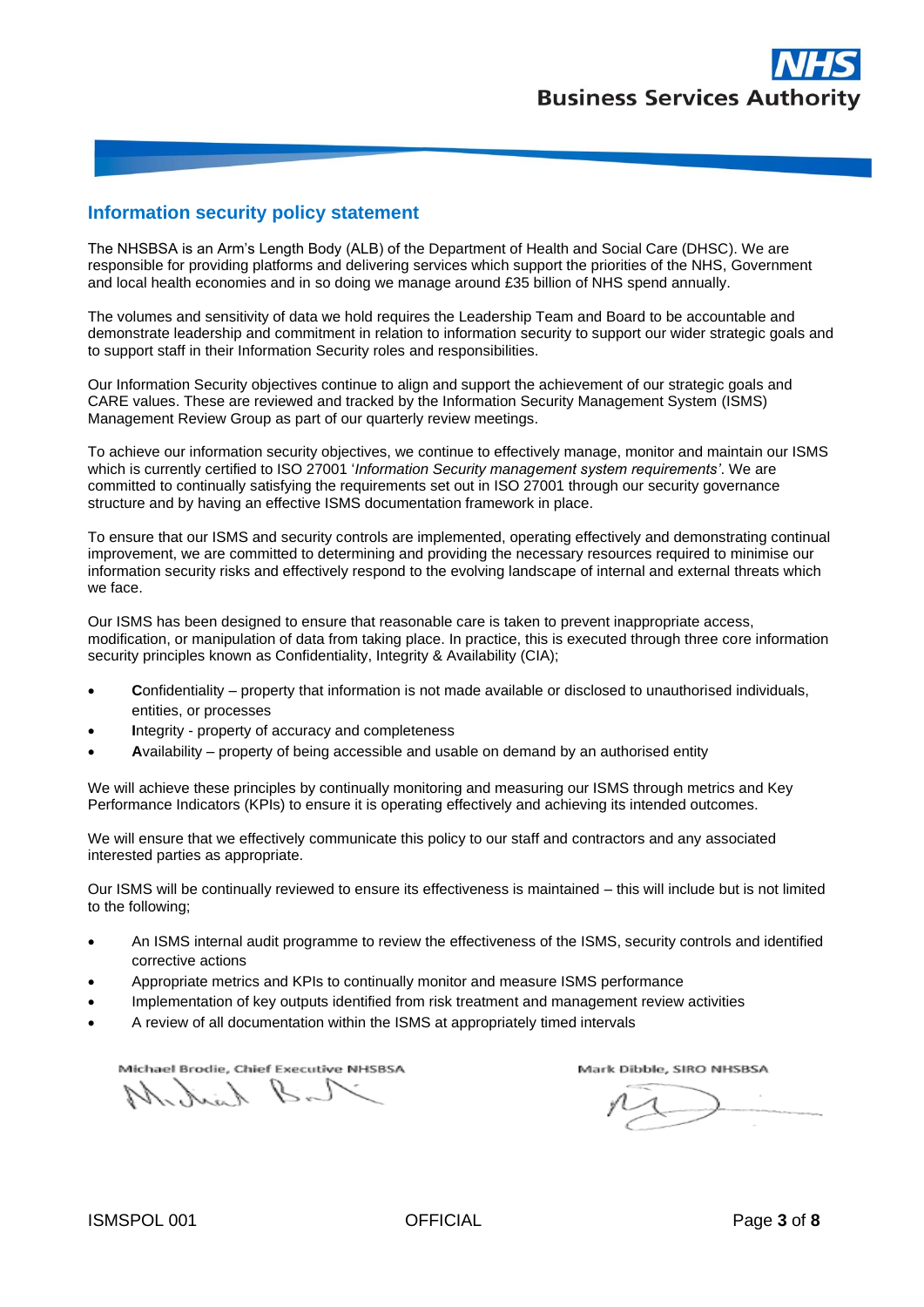## **1. Introduction**

- 1.1. This policy sets out the organisational intent and importance of information security in the NHSBSA with primary aim of preserving the CIA of NHSBSA information assets.
- 1.2. This policy will serve as a mechanism to achieve our *Information Security Objectives - ISMSOJT 105* which contributes towards the achievement of our strategic goals and CARE values.
- 1.3. It is the high-level overarching policy for information security supported and underpinned by a number of specific information, technical, physical and data protection policies, standards, guidance and procedures which are clearly set out in *ISMSLIS 017 Documentation Asset Log* and available to access [here.](https://nhsbsauk.sharepoint.com/sites/InformationSecurity/SitePages/NHS-BSA-Information-Security-Policies.aspx?csf=1&e=yie8VY)
- 1.4. This overarching policy forms part of our ISMS documented information set as part of our current certification to ISO 27001 '*Information Security management system requirements'*.
- 1.5. Failure to comply with the policy may lead to disciplinary action in line with the Solving Problems at Work Policy and other associated policies such as the Equality, Diversity and Inclusion Policy which are available on MYHUB.
- 1.6. In circumstances where the policy cannot be implemented an exception must be requested via the [IS Policy Exception Request Form.](https://forms.office.com/Pages/ResponsePage.aspx?id=ggRtz7GGiE-MDDtN5MtALJ4ffb0JhnJAmMLs3T3uYEdUMzRMNk5QUDM3OTc4UklFN1lBNllFTFE4VyQlQCN0PWcu)

#### **2. Audience**

2.1 This policy is intended to be read and understood by all NHSBSA staff and appropriate stakeholders.

# **3. Governance, Roles, Responsibilities and Authorities**

- 3.1 There is an established ISMS governance structure in place which is provided at **Annex 1.**
- 3.2 Individual Terms of Reference (TOR) are in place for each of these key groups.
- 3.3 The following roles, responsibilities, and authorities in relation to our ISMS are summarised overleaf;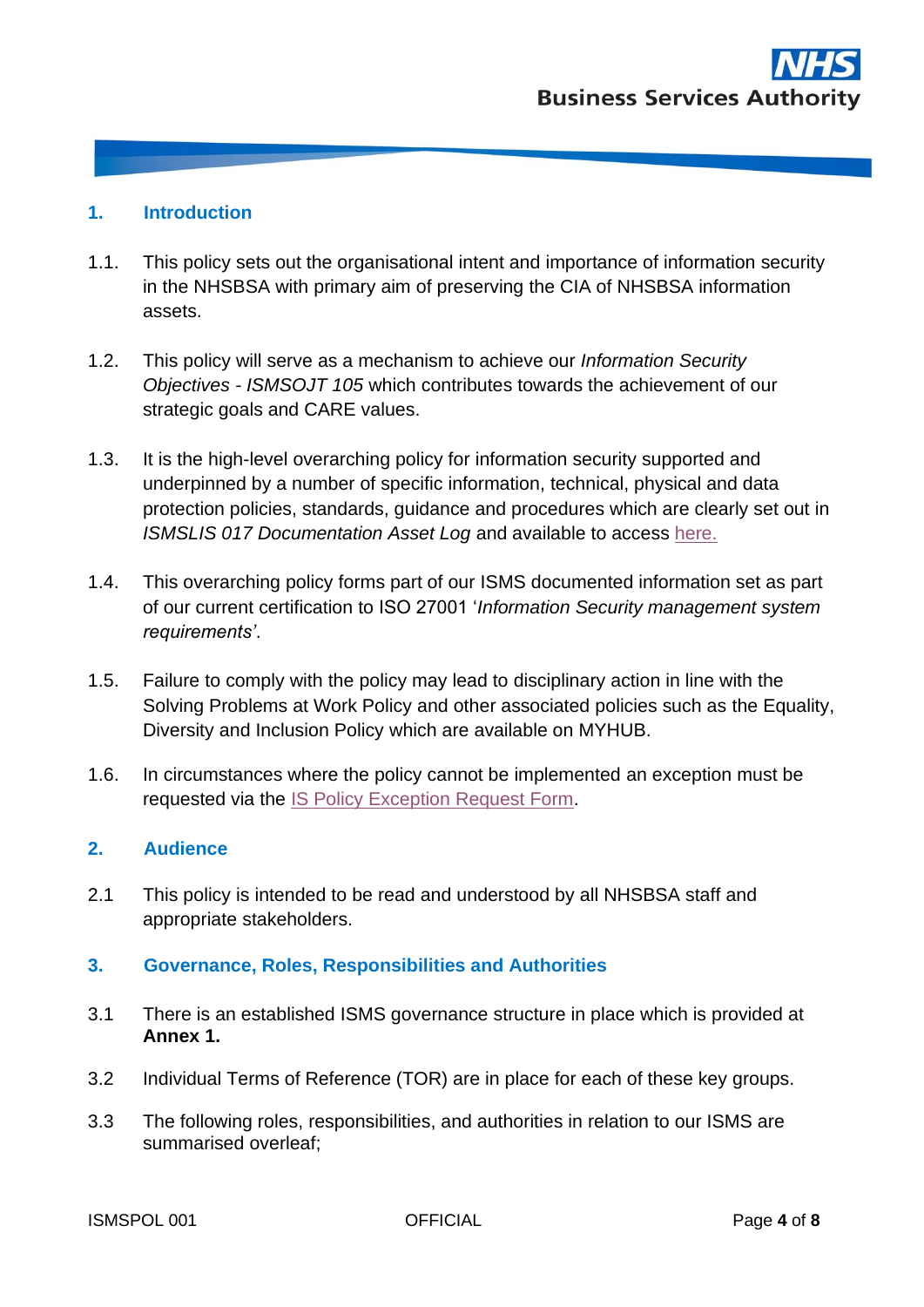**Accounting Officer is the Chief Executive** and has overall organisational accountability for ensuring that information security is operating effectively across the NHSBSA

#### **Staff and contractors** must:

- Comply with security policies, standards, procedures and the appropriate protection of information assets
- Be responsible for security and remain accountable for their actions in relation to NHS and other UK Government information and information systems
- Complete mandatory annual training relating to information security within the timescales set to ensure that roles and responsibilities are understood
- Safeguard hardware, software and information in their care

# **The Senior Information Risk Owner (SIRO)**:

- Be responsible for information security and advise the Board on the effectiveness of information security across the NHSBSA
- Delegate operational responsibility for information security to the Head of Security and Information Governance (HOSIG)
- Provide the resources needed for the establishment, implementation, maintenance, and continual improvement of the ISMS
- Receive training as necessary to ensure they remain effective in their SIRO role

#### **The Head of Security and Information Governance (HOSIG)**:

- Be responsible for the day-to-day operational effectiveness of this information security policy and its associated policies, standards and procedures
- Lead on the provision of expert advice to the NHSBSA on all matters concerning information security, compliance with policies, setting standards and ensuring best practice
- Provide a central point of contact for information security matters
- Ensure the operational effectiveness of security controls and processes
- Ensure that information security risks are being assessed and treated to an acceptable pre-defined level
- Be accountable to the SIRO for information security across the NHSBSA

#### **Information Security Risk and Business Continuity Manager**:

- Be responsible for coordinating the ISMS for the NHSBSA
- Be responsible for the implementation and effectiveness of the ISMS and all its supporting documentation
- Ensure that all information security risks are managed in accordance with *ISMSPCD 014 – Information Security Risk Management Framework*
- Ensure that ISMS Internal Audits are conducted in accordance with *ISMSPCD 008 ISMS Internal Audit Procedure*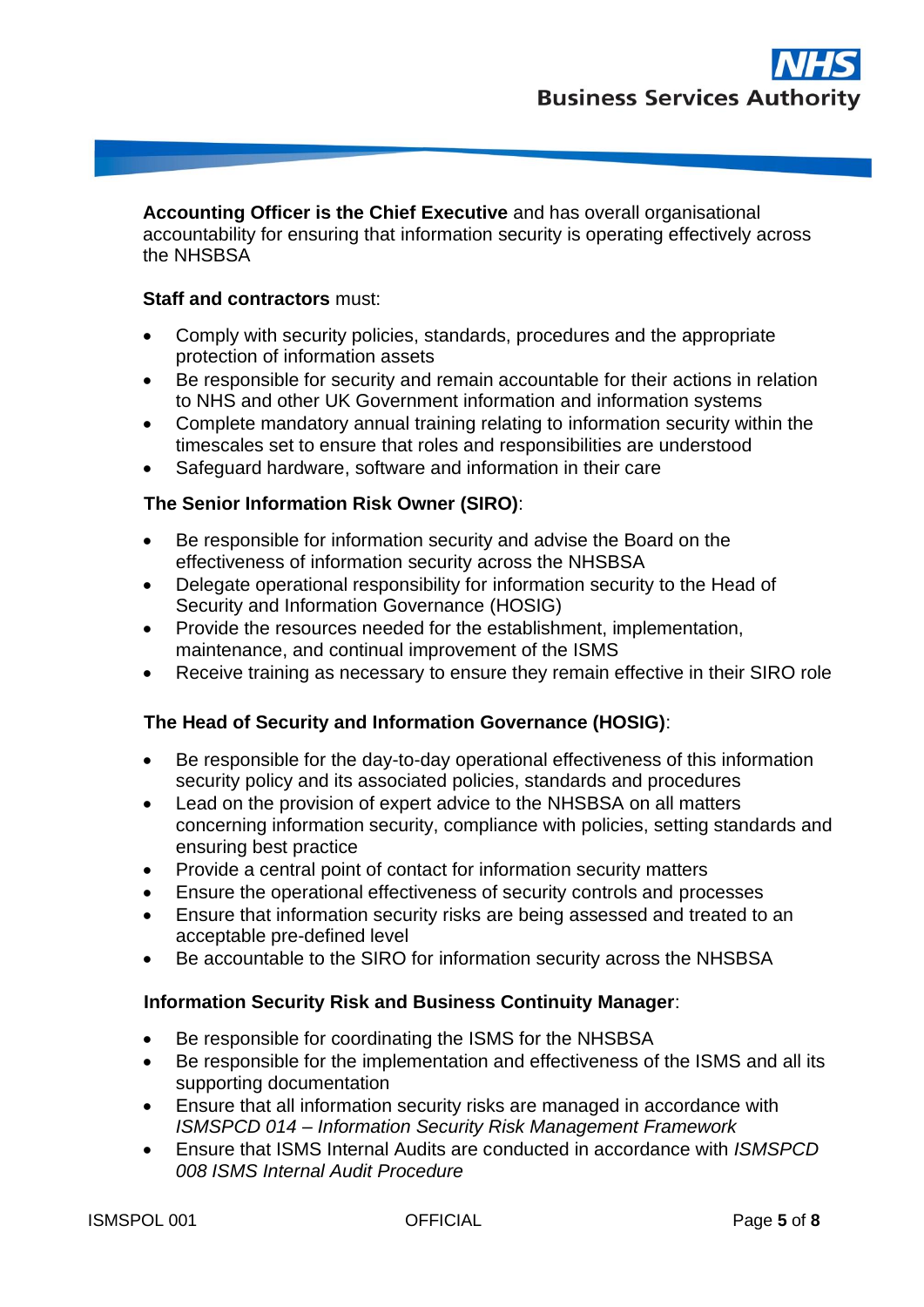- Ensure the delivery of the Security Education, Awareness and Training (EAT) Programme in line with - *ISMSLIS 029 Security EAT Programme*
- Undertake an annual review of all ISMS related documentation and objectives

#### **Information Security Assurance Manager**:

- Be responsible for the facilitation of all risk-based information security assurance activities across the NHSBSA
- Lead on information security incident management and ensure all incidents are investigated and mitigated accordingly
- Carry out ISMS Internal Audits and support wider ISMS activity
- Maintain and manage ISMS Policy documentation relating to areas of responsibility

### **Cyber Security Operations Manager**:

- Be responsible for providing cyber security advice, research, guidance and consultancy, vulnerability, and threat intelligence.
- Provide cyber security architecture and engineering resource to facilitate safe design and implementation of products and security controls
- Ensure that all technical security risks are managed in accordance with *ISMSPCD 014 – Information Security Risk Management Framework*
- Provision of and monitoring of security systems and controls and alerts thereof
- Investigations of cyber security incidents

#### **The Head of Technology Operations**:

- Be responsible for the day-to-day operational effectiveness of cyber security and its associated policies, standards and procedures
- Lead on the provision of expert advice to the NHSBSA on all matters concerning technical security, compliance with relevant policies, setting standards and ensuring best practice
- Provide a central point of contact for technical security matters
- Ensure the operational effectiveness of technical security controls and processes
- Be accountable to the Chief Data, Digital and Technology Officer and other bodies for technical information security across the NHSBSA

#### **Information Asset Owners (IAOs)** are Directors of NHSBSA responsible for:

- Understanding and addressing risks to the information assets they 'own'
- Providing assurance to the SIRO on the security and use of their information assets, and the effective management of information risks
- Maintaining the confidentiality of their information assets, ensuring that access to assets is controlled and that the information is securely kept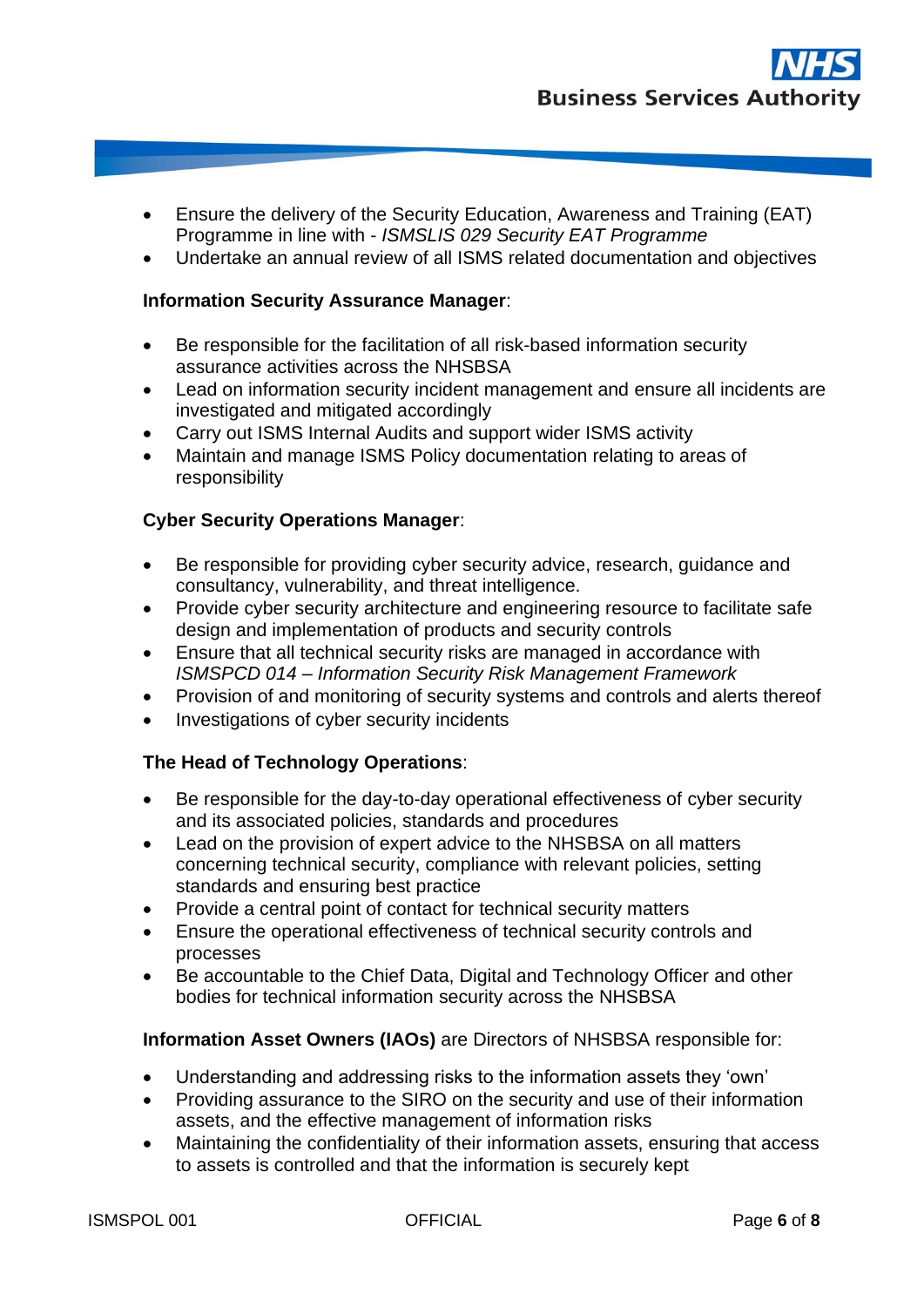- Ensuring personal data is identified, securely handles and can be used in the ways that it is needed
- Ensuring information is appropriately protected and proper safeguards are applied when it is shared
- Ensuring information is managed appropriately during and following change
- Maintaining an understanding of 'owned' assets and how they are used
- Knows what information is held and who has access to it for what purpose
- Lead and foster a culture that values, protects and uses information for public good

# **The Data Protection Officer (DPO)**:

• Be responsible for advising the NHSBSA on the best course of action to ensure that we always remain compliant with appropriate privacy and data protection legislation as set out in *ISMSLIS 062 - ISMS Compliance Risk Register*

#### **The Caldicott Guardian**:

- Be responsible for ensuring implementation of the Caldicott Principles and Data Security Standards with respect to Patient Confidential Data
- Further detailed roles & responsibilities are set out in the *Data Protection and Confidentiality Policy*

#### **4. Further Information**

4.1 If you require any further information and guidance on the content of this policy, please contact the [Security and Information Governance Team](mailto:nhsbsa.informationsecurity@nhs.net) for further information.